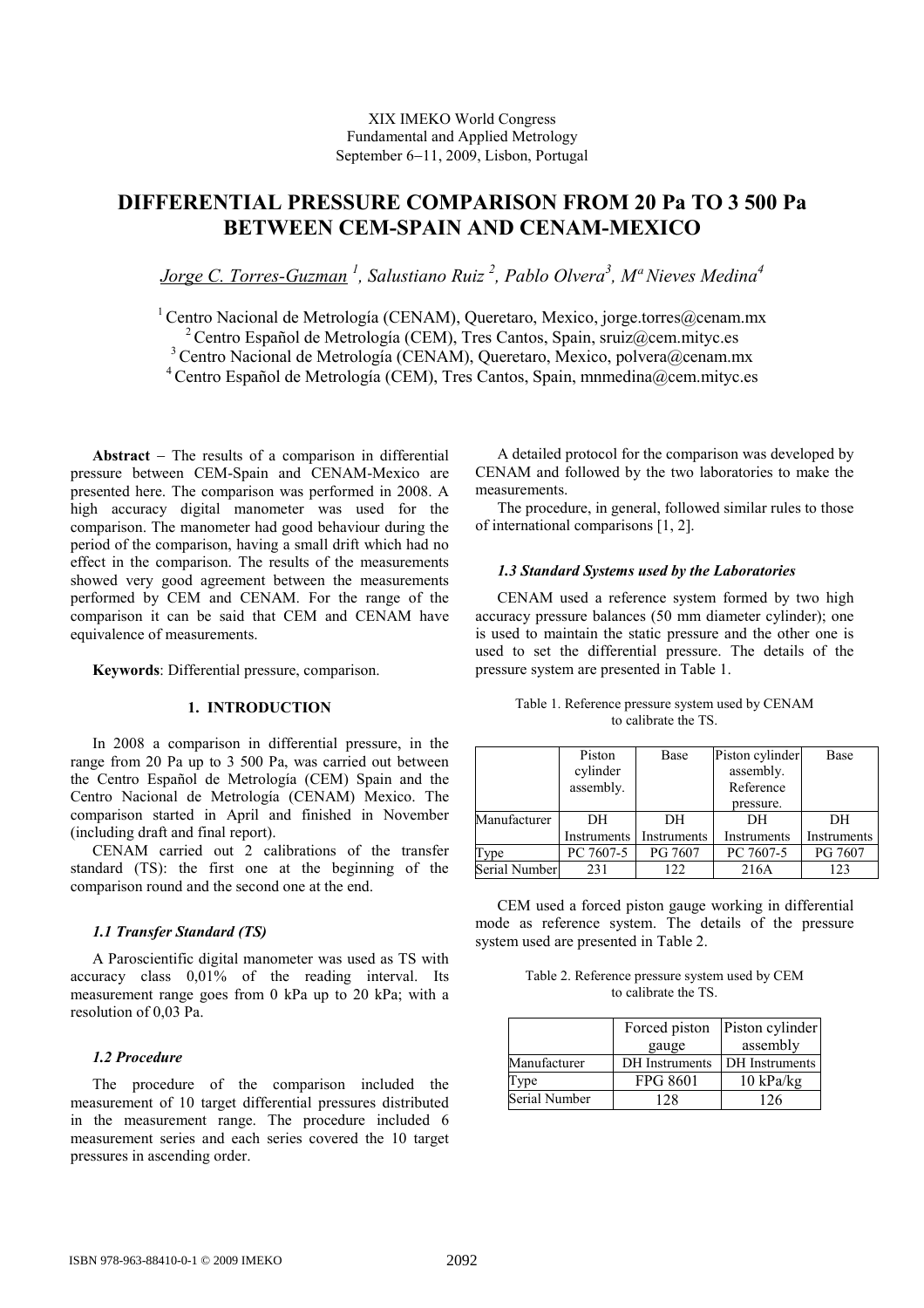#### 2. TRANSFER STANDARD CHARACTERIZATION

In Table 3, the information of the two calibrations carried out at CENAM is included.

The table shows the error and uncertainty assigned to the TS in each of the two calibrations for each target differential pressure, according to the comparison range.

| <b>Differential</b><br>pressure | <b>TS Error</b><br>$1st$ Cal. | <b>TS Error</b><br>$2nd$ Cal. | TS U<br>$(k=2)$<br>$1st$ Cal. | TS U<br>$(k=2)$<br>$2nd$ Cal. |
|---------------------------------|-------------------------------|-------------------------------|-------------------------------|-------------------------------|
| Pa                              | Pa                            | Pa                            | Pa                            | Pa                            |
| 20                              | $-0.12$                       | $-0.02$                       | ± 0.19                        | $\pm 0.18$                    |
| 50                              | $-0.13$                       | $-0.04$                       | $\pm 0.18$                    | $\pm 0.18$                    |
| 100                             | $-0.17$                       | $-0.07$                       | ± 0.19                        | $\pm 0.18$                    |
| 498                             | $-0.31$                       | $-0.22$                       | $\pm 0.20$                    | $\pm 0.19$                    |
| 997                             | $-0.36$                       | $-0.32$                       | $\pm 0.20$                    | $\pm 0.19$                    |
| 1496                            | $-0.35$                       | $-0.40$                       | ± 0.21                        | ± 0,20                        |
| 1994                            | $-0.34$                       | $-0.42$                       | ± 0,22                        | ± 0,20                        |
| 2 4 9 3                         | $-0.33$                       | $-0.41$                       | $\pm 0.23$                    | $\pm 0.20$                    |
| 2992                            | $-0.34$                       | $-0.40$                       | $\pm 0.24$                    | $\pm 0,21$                    |
| 3 4 9 0                         | $-0.35$                       | $-0.38$                       | ± 0.25                        | ± 0,21                        |

Table 3. Error and uncertainty for the two calibrations carried out at CENAM to the TS.

Figure 1 shows the two calibrations performed to the TS at CENAM in a graphical form.

The figure includes the error and the uncertainty for each target differential pressure measured.



Figure 1. Error and uncertainty of the TS according to the two calibrations performed by CENAM.

According to the data showed in Table 1 and graphed in Figure 1, it is considered adequate to discard the drift of the TS as a significant source of influence for the comparison results.

On the other hand, the stability of the TS was good as it can be seen by comparing the results on Table 1 of the uncertainty values for the two calibrations performed to the TS by CENAM. The characterization of the TS was as described in reference [3].

#### 3. MEASUREMENTS RESULTS

From this section on, the average of the two calibrations formed by CENAM are considered as the results from performed by CENAM are considered as CENAM and are included to be compared with the results obtained of the measurement measurements made by CEM in their calibration of the TS.

Table 4 shows the results of the measurements made by CEM.

| <b>TS Pressure</b> | <b>TS Error</b> | $U (k=2)$ |
|--------------------|-----------------|-----------|
| Pa                 | Pa              | Pa        |
| 19.97              | $-0.036$        | 0,068     |
| 49.95              | $-0.054$        | 0,067     |
| 99.94              | $-0.077$        | 0.082     |
| 499,85             | $-0.16$         | 0,12      |
| 999.84             | $-0.18$         | 0,13      |
| 1499,79            | $-0.25$         | 0.15      |
| 1999.78            | $-0.25$         | 0.23      |
| 2 499,79           | $-0.24$         | 0,28      |
| 2999,83            | $-0.32$         | 0.37      |
| 3 499,68           | $-0.37$         | 0.45      |

Table 4. CEM results, error and uncertainty of the TS for each target pressure.

Figure 2 shows the results of the measurements made by CEM in graphical form. The graph includes the errors and uncertainties for each target differential pressure, according to the range proposed in the protocol of this comparison.



Figure 2. CEM results, error and uncertainty of the TS for each target pressure.

Table 5 shows the results of the measurements carried out by CENAM to the TS.

The average of the two calibrations performed by CENAM to the TS is considered as CENAM's final results.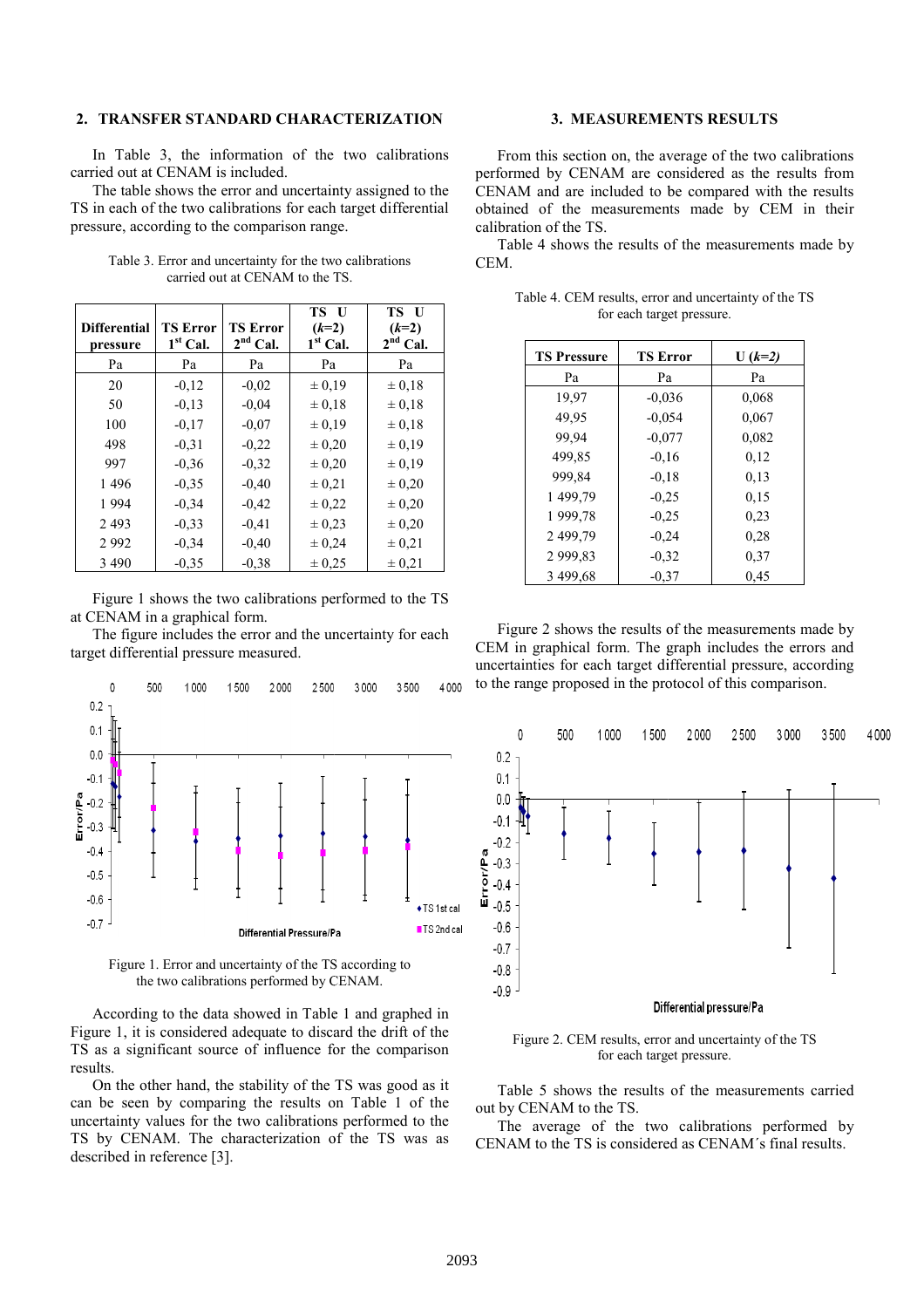| <b>TS Pressure</b> | <b>TS Error</b> | $U (k=2)$ |
|--------------------|-----------------|-----------|
| Pa                 | Pa              | Pa        |
| 20                 | $-0,07$         | 0,19      |
| 50                 | $-0,09$         | 0,18      |
| 100                | $-0,12$         | 0.19      |
| 498                | $-0,27$         | 0,19      |
| 997                | $-0.34$         | 0.19      |
| 1496               | $-0.37$         | 0,20      |
| 1994               | $-0.38$         | 0,21      |
| 2493               | $-0,37$         | 0,21      |
| 2992               | $-0,37$         | 0,22      |
| 3 4 9 0            | $-0,37$         | 0,23      |

Table 5. CENAM results, error and uncertainty of the TS for each target pressure, which is the average of the 2 calibrations performed performed.

Figure 3 shows the final results assigned to CENAM, as the average of the two calibrations performed.



Figure 3. Results obtained by CENAM.

#### 4. COMPARISON RESULTS

Figure 4 shows the results obtained from the measurements made on the TS by the two laboratories, CEM and CENAM.

This graph allows the comparison of the measurements results obtained. It is also possible to observe the concordance of the measurements made to the TS by the two laboratories.



Figure 4. Error and uncertainty  $(k=2)$  assigned by CEM and CENAM.

To assess the results of the comparison, the results of the two laboratories are entered in the method of the normalized error equation [4, 5]. The relationship used for the normalized error equation is described in equation 1 1.

$$
E_N = \frac{E_{CEM} - E_{CEMAM}}{\sqrt{U_{CEM}^2 + U_{CEMAM}^2}}
$$
(1)

Where:

 $E_N$  Normalized error equation value for the Normalized error equation value for the corresponding target differential pressure,  $(k = 2)$ ,  $E_{CEM}$  Error of the TS found by CEM,  $E_{CENAM}$  Error of the TS found by CENAM,  $U_{CEM}$  Estimated expanded uncertainty assigned to the target differential pressure measured in the TS by CEM,  $(k = 2)$ ,  $U_{CENAM}$  Estimated expanded uncertainty assigned to the target differential pressure measured in the TS by

The data included in Table 2 and Table 3 are considered for the calculations of the normalized error equation application, made by means of equation (1). The following Table 6, shows the normalized error equation values obtained for each target differential pressure.

CENAM,  $(k = 2)$ .

Table 6. Normalized error equation results.

| Differential pressure, Pa | Normalized error equation values |
|---------------------------|----------------------------------|
| 20                        | 0,18                             |
| 50                        | 0,17                             |
| 100                       | 0,23                             |
| 500                       | 0,47                             |
| 1 000                     | 0,69                             |
| 1 500                     | 0,47                             |
| $2\ 000$                  | 0,42                             |
| 2 500                     | 0,36                             |
| 3 000                     | 0,10                             |
| 3 500                     | $-0.01$                          |